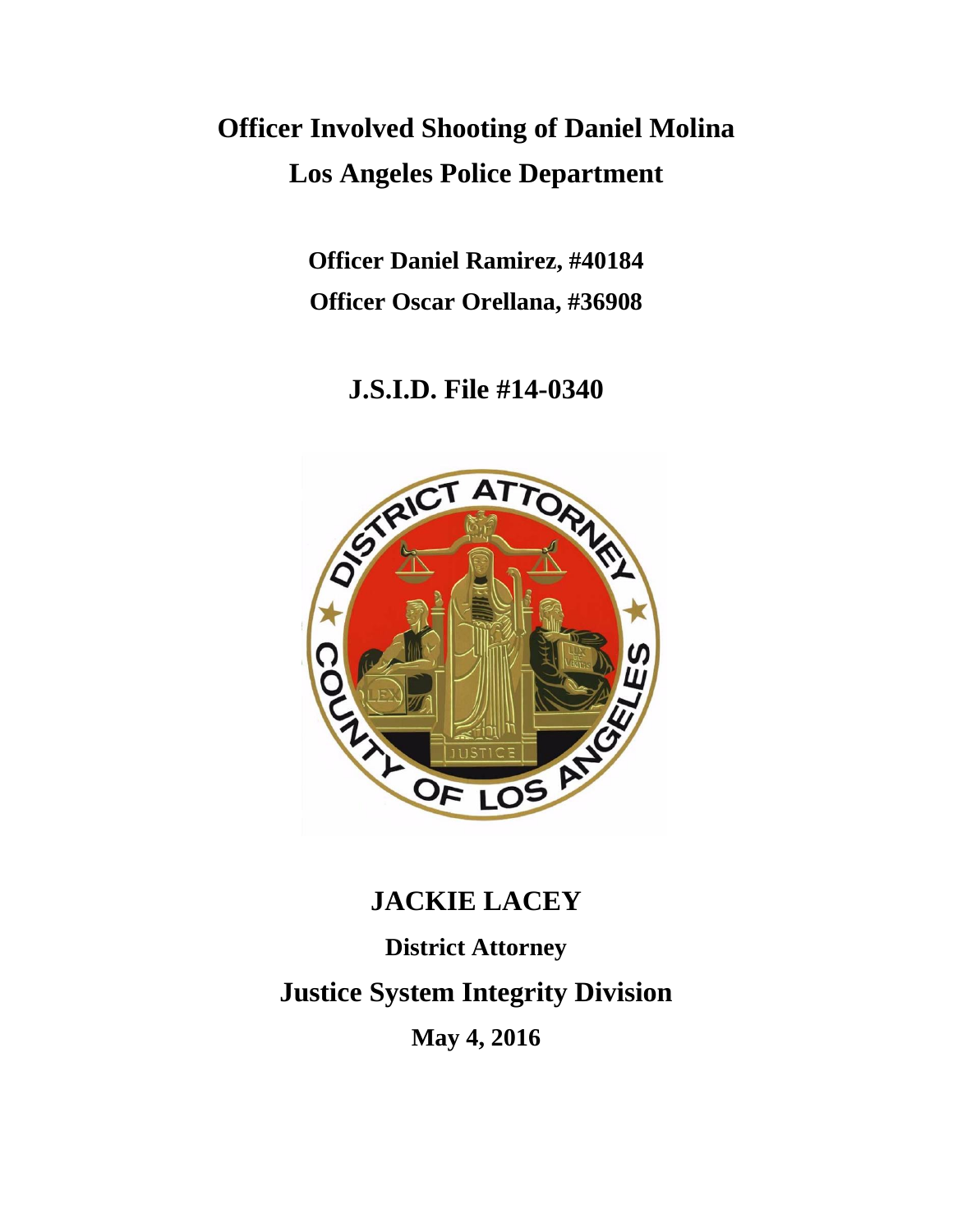#### **MEMORANDUM**

TO: COMMANDER ROBERT A. LOPEZ Force Investigation Division Los Angeles Police Department 100 West First Street, Suite 431 Los Angeles, California 90012 FROM: JUSTICE SYSTEM INTEGRITY DIVISION Los Angeles County District Attorney's Office SUBJECT: Officer Involved Shooting of Daniel Molina J.S.I.D. File #14-0340 F.I.D. File #F027-14

DATE: May 4, 2016

The Justice System Integrity Division of the Los Angeles County District Attorney's Office has completed its review of the May 17, 2014, fatal shooting of Daniel Molina by Los Angeles Police Department (LAPD) Officers Daniel Ramirez and Oscar Orellana. It is our conclusion that the officers acted in lawful self-defense and defense of others.

The District Attorney's Command Center was notified of this shooting on May 18, 2014, at approximately 1:27 a.m. The District Attorney Response Team responded and was given a briefing and walk-through of the scene by Lieutenant Steven Lurie.

The following analysis is based on reports prepared by the Los Angeles Police Department (LAPD) Force Investigation Division, submitted to this office by Detectives Anthony Rheault, Martha Rodriguez, and Oscar Lopez. The reports include photographs, audio-recorded interviews of witnesses, and radio transmissions. The compelled statements of Officers Ramirez and Orellana were also considered as part of this analysis.

#### **INTRODUCTION**

l

On May 17, 2014, LAPD officers responded to a 9-1-1 call of a man throwing rocks at passing automobiles. When officers arrived, Daniel Molina, who was later determined to have the presence of marijuana and methamphetamine in his bloodstream, was in the front yard of a residence. While concealed behind a fence in the yard, Molina threw large rocks at the officers who told Molina to calm down and to surrender. Molina yelled, "Fuck you! Shoot me!" The officers donned helmets and took cover behind their police vehicles and formulated a tactical plan to enter the yard to detain Molina. Molina suddenly emerged from the yard and, with a kitchen knife raised in his right hand, sprinted toward the officers. An officer yelled, "He's got a knife! He's got a knife!" When Molina quickly closed distance from the officers to approximately 20 feet, Officer George Olsey fired two rounds from his beanbag shotgun at Molina.<sup>1</sup> Officer Ramirez simultaneously fired two rounds from his shotgun, striking Molina

 $<sup>1</sup>$  The evidence is inconclusive as to whether the beanbag rounds struck Molina.</sup>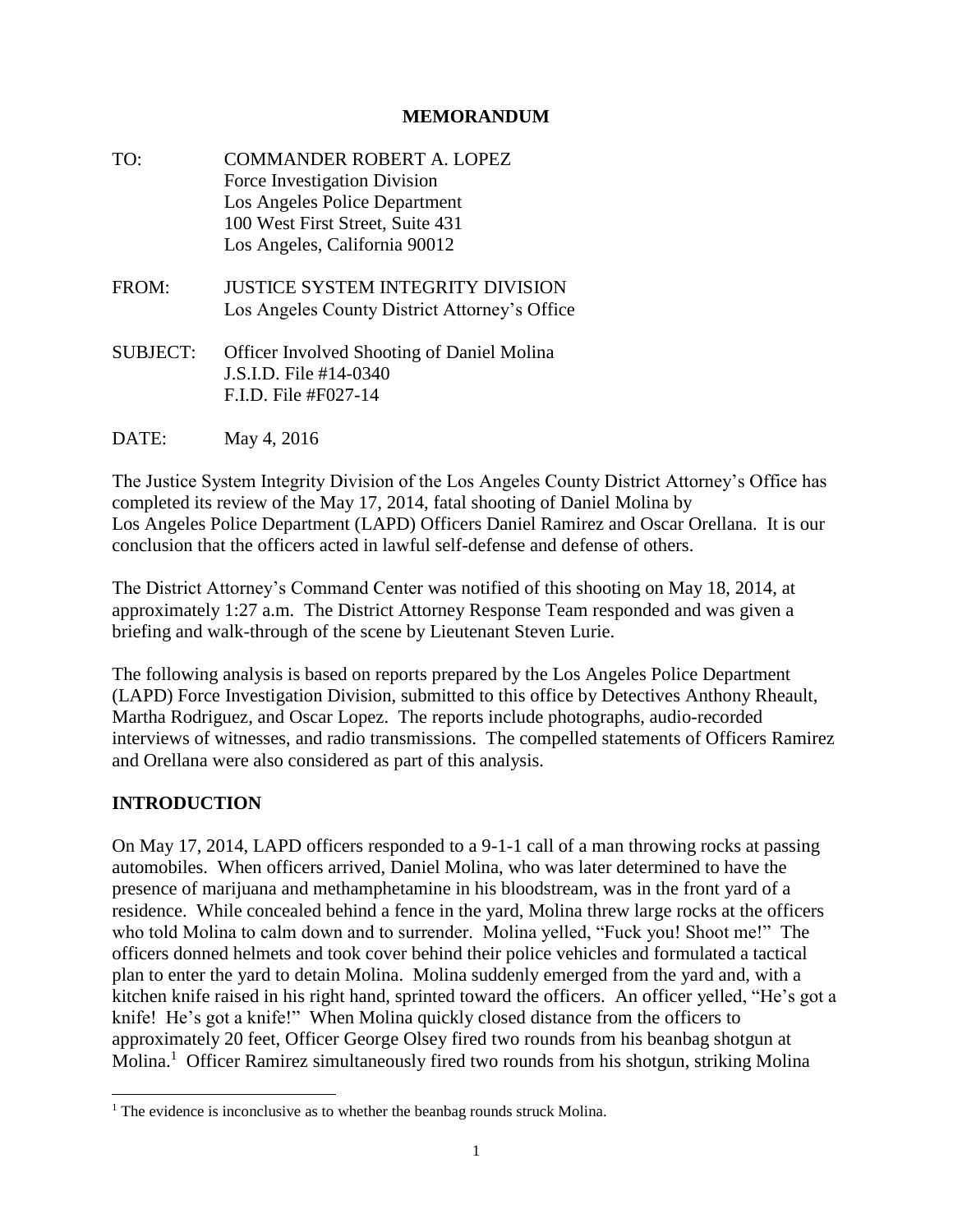twice in the abdomen. Molina ran away and Officer Orellana chased him. When Molina stopped, turned, and stepped toward Orellana with the knife still in his hand, Orellana fired a single round at Molina, striking him in the abdomen. Molina collapsed and died a few feet away. Two butcher knives were located in the bushes next to Molina's body.

### **FACTUAL ANALYSIS**

#### **The Scene**

The shooting occurred in a residential area at the corner of Troost Avenue and Stagg Street in North Hollywood. The street where the shooting occurred and the area around the involved police vehicles was littered with numerous large rocks, a vodka bottle, a steel mallet, and a plastic, decorative lobster, all of which appear to have been thrown by Molina from an adjacent residence. Two expended less lethal shot shells and two expended standard shotgun shells were located in the street near the police vehicles. An expended 9mm shell casing was located in the trunk of one of the police vehicles. The police vehicles were not damaged by rocks. Three other vehicles at the scene indicated damage from rocks and one of the vehicles had damage consistent with stabbing from a knife.

#### **Statement of LAPD Officer George Olsey**

Officer Olsey provided a compelled statement to investigators.

On May 17, 2014, Olsey was on patrol with Officer Emmanuel Barbu. They were in uniform and driving a marked black and white patrol vehicle. At approximately 11:23 p.m. they responded to a radio call requesting backup from other officers regarding rocks being thrown at vehicles near the intersection of Troost Avenue and Stagg Street. When they arrived and exited their vehicle they were pelted with large rocks from a nearby residence. The area was very dark and not illuminated by street lights. There was a small amount of ambient light from lampposts at a nearby residence but according to Olsey the area was "awful dark."

A sergeant who had arrived earlier yelled, "Olsey! Get your helmet on! There's guys throwing rocks at us!" Believing that rocks and bottles were being thrown at them possibly from people at a party that had gotten out of control, and a "skirmish line" may have to be deployed to quell the disturbance, Olsey returned to his patrol car, donned his helmet, and armed himself with a department issued Remington 870 beanbag shotgun loaded with six Supersock rounds. Olsey said, "[A]ll of a sudden I just see this guy (Molina) with this huge knife in his hand scream -- screaming like a mad man, rushing towards us." He added that Molina surprised him and "scared the hell out of me."

As Molina ran "full bore" in the direction of Olsey and other officers, Olsey heard someone yell, "He has a knife! He has a knife!" Olsey saw Molina with a knife in one hand and an unidentified object in the other.

As Molina closed the distance to approximately 20 to 25 feet, Olsey thought that Molina was going to stab him or the officers standing to the right of him so he fired two or three beanbag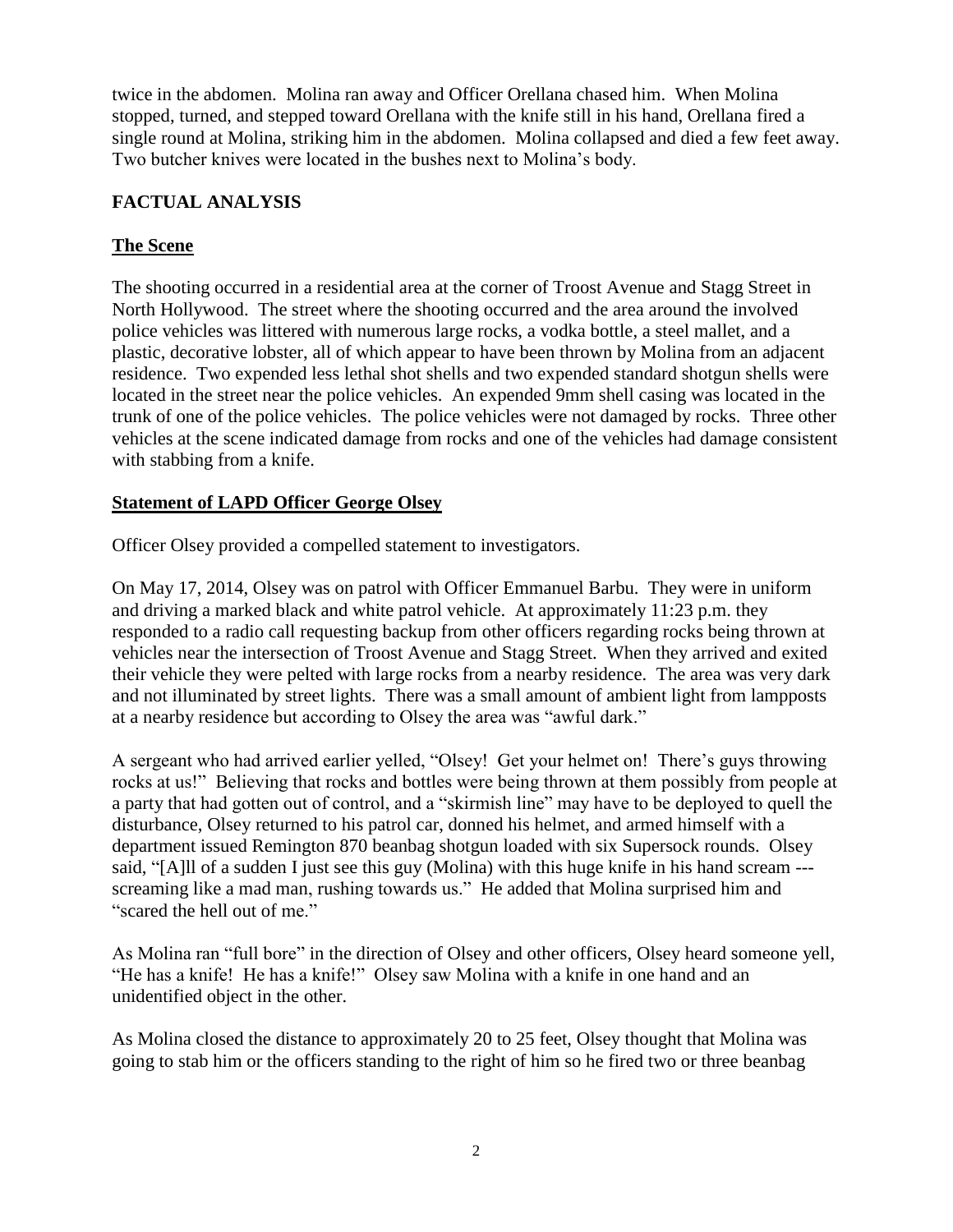shots at Molina.<sup>2</sup> He did not have time to raise the beanbag shotgun to the regular firing position and instead fired from a "close contact" position. Olsey heard simultaneous gunfire from other officers. Molina stopped running at Olsey and the other officers, turned, and ran in the opposite direction. Olsey did not know if it was the beanbag rounds or shots from other officers that caused Molina to retreat.

Molina collapsed a short distance away and was handcuffed by another officer. Olsey saw Molina with a large laceration on his abdomen so he called for an ambulance.

#### **Statement of LAPD Officer Daniel Ramirez**

Officer Ramirez provided a compelled statement to investigators.



 $\overline{a}$  $2$ <sup>2</sup> There were two expended shot shells located at the scene consistent with Olsey firing two shots.

<sup>&</sup>lt;sup>3</sup> Two shotgun shells fired from Ramirez' shotgun were recovered in the street in front of the residence.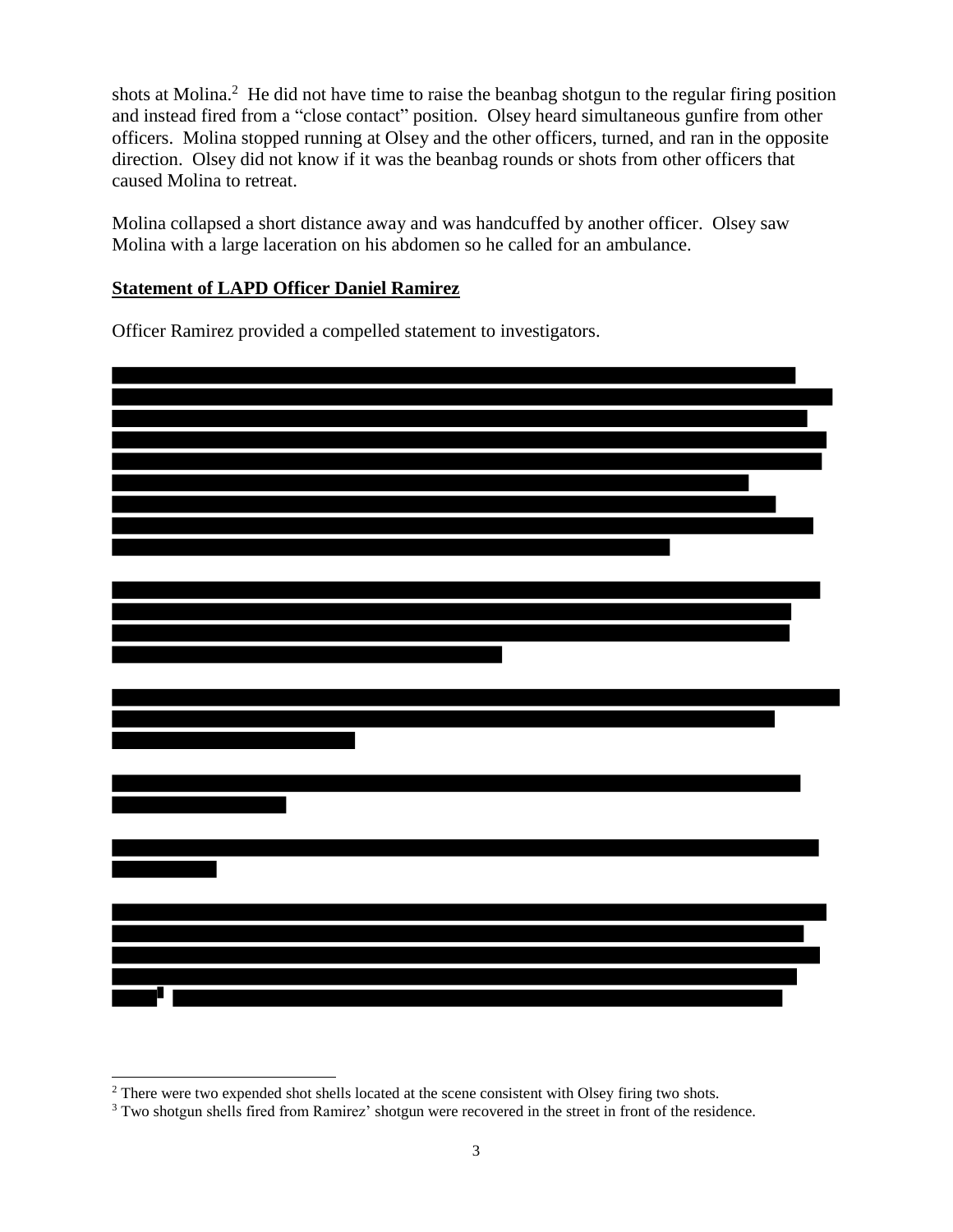#### **Statement of LAPD Officer Oscar Orellana**

Officer Orellana provided a compelled statement to investigators.

#### **Statement of LAPD Sergeant Herman Frettlohr**

Sergeant Frettlohr provided a compelled statement to investigators.

Frettlohr was on patrol in the North Hollywood area when he received a radio call of a man throwing rocks from a residence that he had broken into. The radio call was updated to request a supervisor at the scene so he drove to the location. When he arrived, he saw other officers already present and he heard a radio call for backup. Frettlohr saw rocks being thrown in the officers' direction from an adjacent residence. The officers were taking cover behind the open trunk of a police vehicle. He reported over the radio for all responding officers to don their helmets. One of the officers armed himself with a shotgun and the other armed himself with a beanbag shotgun. One of the officers told Molina, "Hey, come on out!" Molina responded, "Come and get me!" Other officers arrived and Frettlohr started to assemble the officers into an arrest team as rocks continued to be thrown from the residence. An officer reported, "Hey, he's out!" Frettlohr saw Molina, shirtless, emerge from the front yard of the residence and run toward them holding a six to eight inch kitchen knife in his hand. Frettlohr yelled, "He's got a knife! He's got a knife!" As Molina closed to within approximately 20 feet of Frettlohr, Frettlohr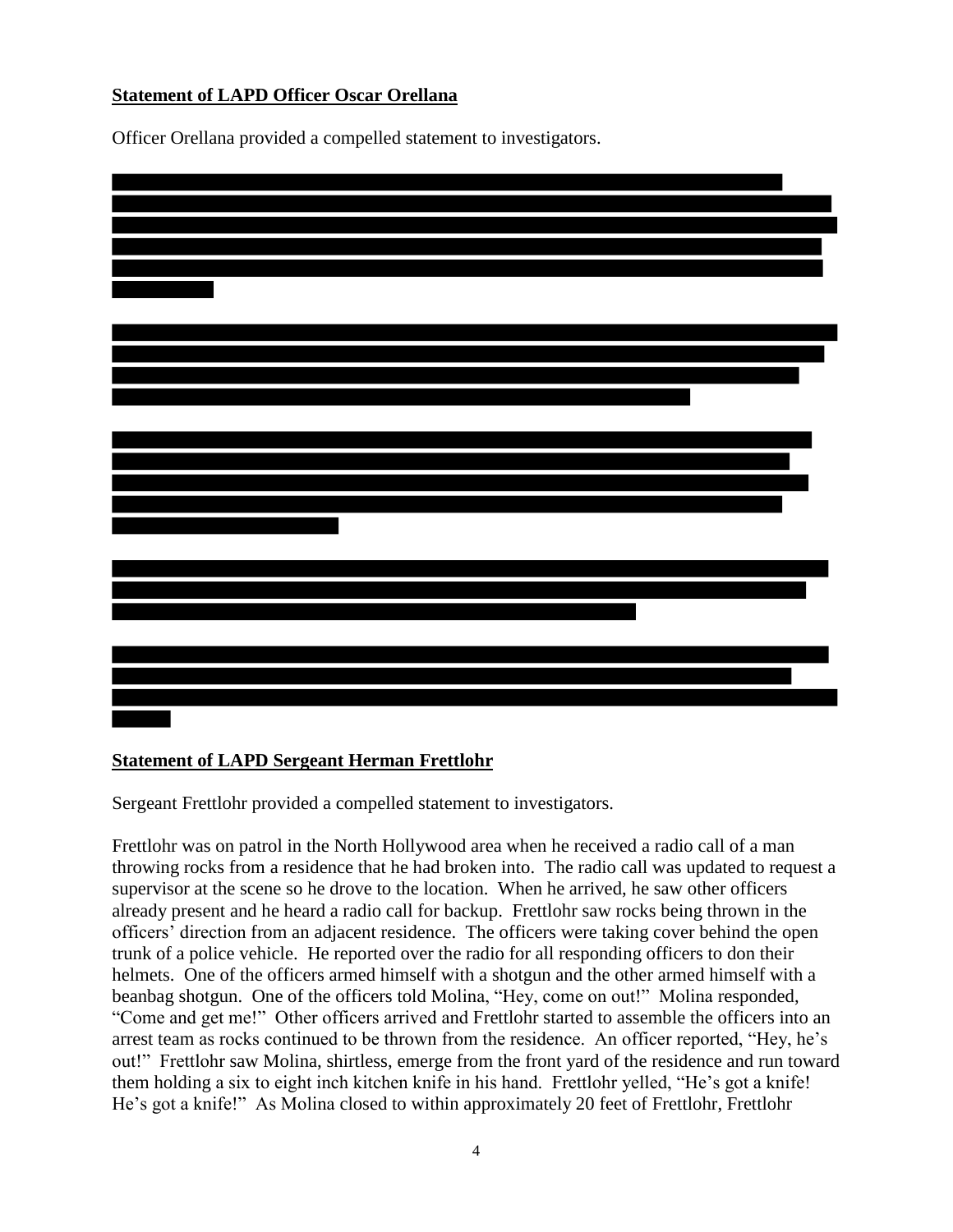yelled at the officers to shoot. Molina stopped, reversed directions, and ran. Frettlohr heard additional shots and he saw blood and Molina fell. He told the officers to cease fire and they handcuffed Molina and a rescue ambulance was called.

#### **Statement of LAPD Officer Jose Organista**

Officer Organista provided a compelled statement to investigators.

Organista said he was on patrol with Officer Ramirez when they responded to an assault with a deadly weapon call and that a man who may have broken into a residence was throwing rocks at passing vehicles. Organista and Ramirez drove to the location with their lights and siren activated. They were the first police unit to arrive at the scene. They were flagged down near the location by people pointing in the direction of the residence. Organista saw a large rock hit the street in that area. Organista radioed for backup and exited his patrol vehicle and unholstered his service weapon while Ramirez said he was getting his shotgun from the trunk of the police vehicle. Molina continued to throw rocks in their direction. Organista and Ramirez donned their helmets and took cover behind their police vehicle. He heard Molina yell, "Come get me, motherfuckers!" While they were forming a tactical plan, he saw Molina, shirtless, appear in front of the residence where the rocks had been coming from. Organista and Ramirez used their vehicle for cover as they saw Molina running at them at "full speed." He heard another officer yell, "He's got a knife! He's got a knife!" Organista saw Molina with a knife in his right hand and he heard an officer yell, "Shoot! Shoot!" and he heard gunshots. Organista was still aligning his sights of his beanbag shotgun at the time of the shooting and did not fire. He saw Molina retreat immediately after the shots were fired and run around a corner and out-of-sight.

#### **Statement of Marcario Hernandez**

Hernandez told investigators he drove up to his residence with his wife when he felt a rock hit his car. He exited his vehicle and saw Molina in his yard and throwing rocks from his rock garden at him and at cars. Molina was yelling he was God. Hernandez re-entered his vehicle, drove away, and parked nearby. As he drove away, Molina stabbed his car. He saw Molina jumping back and forth over his locked front gate. The police arrived and put on helmets and told Molina to calm down but he threw rocks at them. Molina ran at the police officers aggressively and was shot. He did not see if Molina had anything in his hands at that point. Molina ran away and fell. The two kitchen knives found next to Molina's body belonged to Hernandez.

#### **Statement of Ruben Isabalo**

Isabalo told investigators he looked outside of his residence and he heard rocks being thrown "all around." He saw a man yelling, "Shoot me, motherfucker! Shoot me, motherfucker! Isabalo went back inside his residence and about a minute later he heard gunshots.

# **Statement of Narek Mnatsakanian**

Mnatsakanian told investigators he was driving his automobile on Stagg Street when a male Hispanic jumped out from behind a car and threw a large rock at his car, denting the driver side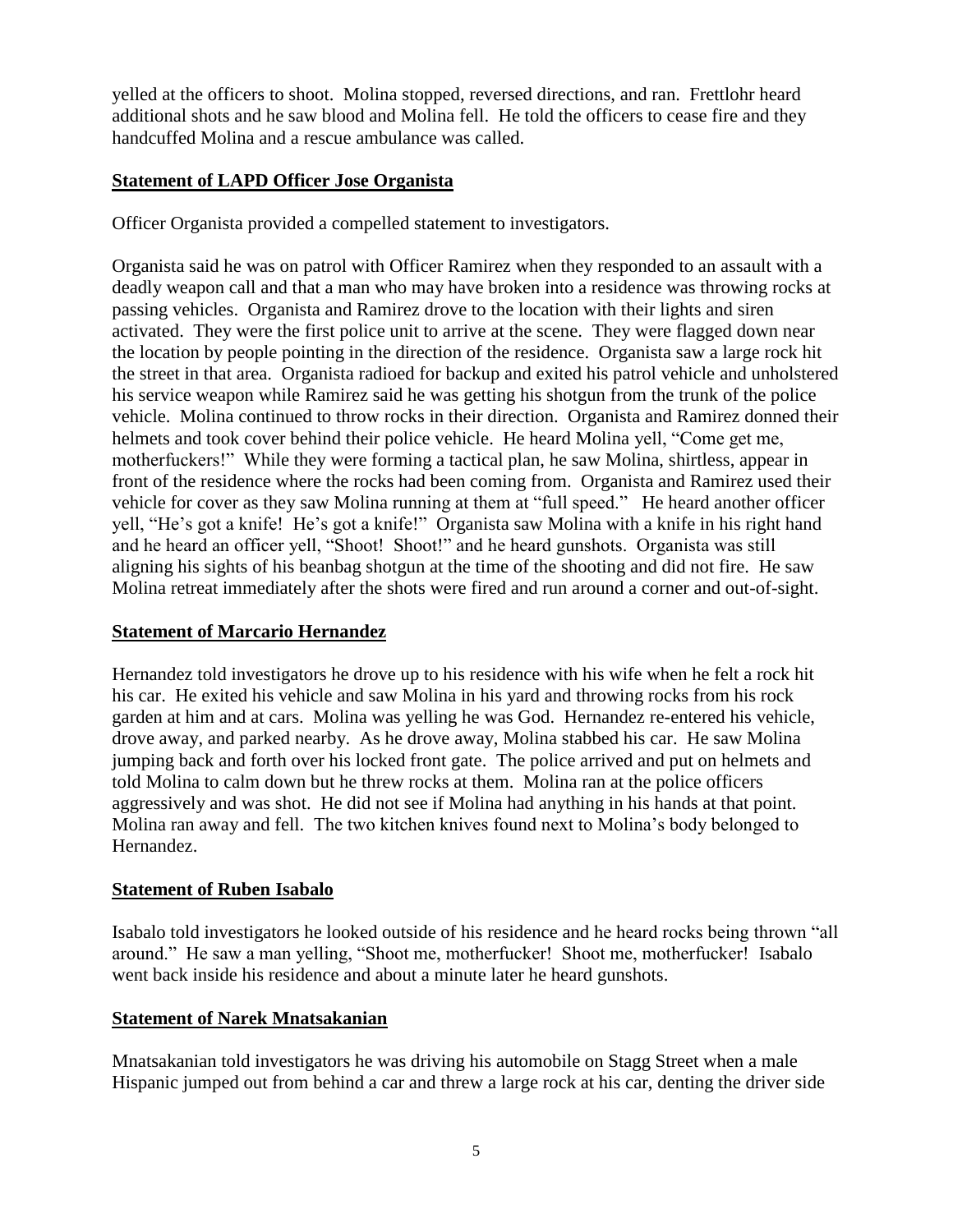door and fender. The man was angry and said to him in Spanish, "What's up, puto?"<sup>4</sup> Mnatsakanian drove away and later contacted police.

#### **Statement of Ralph Lopez**

Lopez told investigators he was standing near the intersection of Troost Avenue and Stagg Street when he heard somebody screaming and yelling, "Get the fuck out of here! Shoot me!" He heard things breaking. He conversed with his neighbor who said a "crazy man" was in his front yard and was throwing rocks and stabbed his car as he drove by. The man threw a rock at Lopez. He saw the police arrive and the man threw large rocks at them. The man said, "Fuck you motherfucker cops" and saw the man throw a "big ass rock" at them. The officers told the man to calm down and to surrender but the man would not comply. The man continued to throw rocks at the officers, who were trying to take cover. He could not see the man but saw and heard the officers shoot.

# **Molina's Injuries**

Molina was shot three or four times. There were two shotgun wounds to the abdomen, a gunshot wound to the abdomen, and a shotgun wound to the upper left arm.

The two shotgun wounds to the abdomen indicated a front-to-back trajectory. There was wad impact associated with each wound and shotgun pellets were recovered from Molina's back.<sup>5</sup> These were fatal wounds.

There was also a "through-and-through" gunshot wound to the left abdomen with a front-to-back trajectory.<sup>6</sup> This was also a fatal wound.

The fourth wound was to Molina's upper left arm that may have been associated with one of the shotgun wounds to the abdomen. This wound indicated a back-to-front trajectory. No shotgun pellets were recovered near this wound and wad impact was not present.

# **Forensic Examination**

The knives found next to Molina's body had the presence of DNA consistent with Molina's DNA profile.

# **LEGAL ANALYSIS**

California law permits the use of deadly force in self-defense or in the defense of others if it reasonably appears to the person claiming the right of self-defense or the defense of others that he actually and reasonably believed that he or others were in imminent danger of great bodily injury or  $death.<sup>7</sup>$ 

 4 "Puto" has several derogatory meanings in Spanish.

<sup>5</sup> These shotgun wounds are consistent with the shots fired by Officer Ramirez.

<sup>&</sup>lt;sup>6</sup> This gunshot wound is consistent with the shot fired by Officer Orellana.

<sup>7</sup> Penal Code § 197; *People v. Randle* (2005) 35 Cal.4th 987, 994 (overruled on another ground in *People v. Chun* (2009) 45 Cal.4th 1172, 1201); *People v. Humphrey* (1996) 13 Cal.4th 1073, 1082; *see also,*  CALCRIM No. 505.